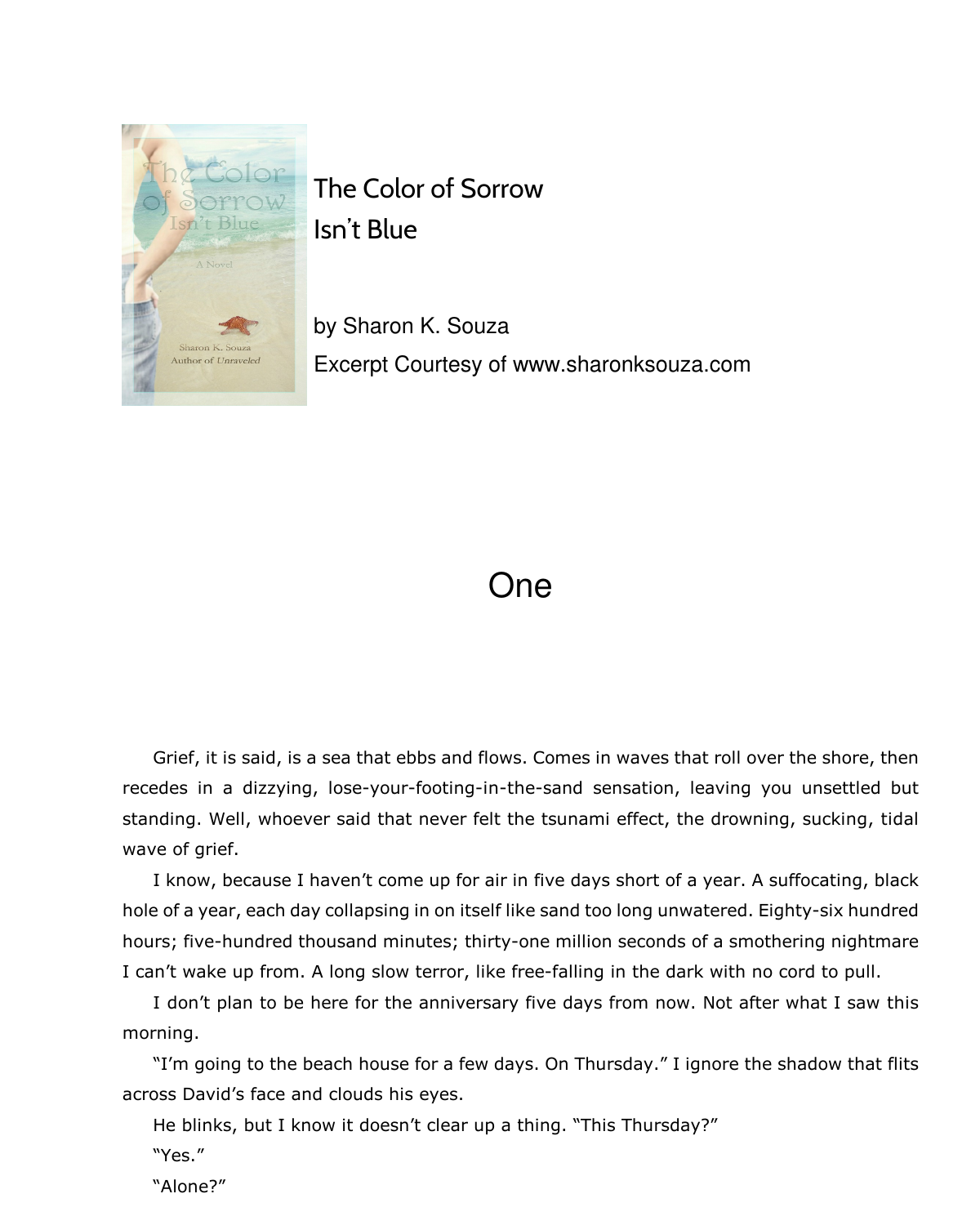I push down the pang of guilt that's taken up residence in my gut this past year. "Yes." "But I thought ..." His words drift off with a head shake and a shrug.

I know exactly what he thought. He and I would do the interview together—because we aren't the only ones watching the calendar—then we'd, what, pay a public visit to the Find Kinsey headquarters, strike a pathetic pose for the cameras, make another plea for our daughter's return, then retreat to the cave that our home has become?

No, thank you.

The last printing we did of Kinsey's "Missing" flyer is still stacked up on the brown laminated table with the pressed board showing through where the edges have chipped away—the only one left out of a room full of such tables—the stacks of flyers as high as they were five weeks ago. There are two brown metal chairs now instead of fifty, and that's one more than we need most days. The phone seldom rings, and when it does it's one more dead end, one more dagger to the heart.

I mean, really, how many times do we have to die before it's over?

But my sister, Ainsley, puts her key in the lock five mornings a week. She straightens the over-sized posters that shift every time a train goes by on the tracks across the road from the strip mall that houses the headquarters. Posters of a beautiful little girl with strawberries on her sundress and a makeshift wreath of flowers in her hair. The leaves are wilted but the daisies still hold their own. We called her our flower child, David and I, because of that picture. She kept the wreath on the entire day the photo was taken, said, "No"—her favorite word at the time—whenever I tried to remove it.

Why would I? I mean, for God's sake, so what if she slept in it?

"Babe, are you sure?" David asks.

"Sure?" I have to think back to the antecedent of his question, which, I remember now, was my pronouncement. "Yes."

I know he's planned that we'd spend the day together, mingle our pain as it were, like strange bloodmates. The truth is, I have more than enough pain of my own. And what can we say that we haven't said an infinite number of times already? How many times can we send our sighs back and forth, like a ping pong ball masquerading as conversation?

Yeah, it's exactly like free-falling in the dark.

And, oh, how I've fallen.

David doesn't try to kiss me when he leaves. The Pavlov conditioning I've subjected him to this past year has seen to that. But he does give me one more glance, a final plea with eyes I can't look into anymore, and not just because they're Kinsey's eyes—though that in itself is more than enough. They're soulful eyes, David's are. They drew me in the first time I met him, even before he had the chance to flash his famous smile or turn on the charm. They're still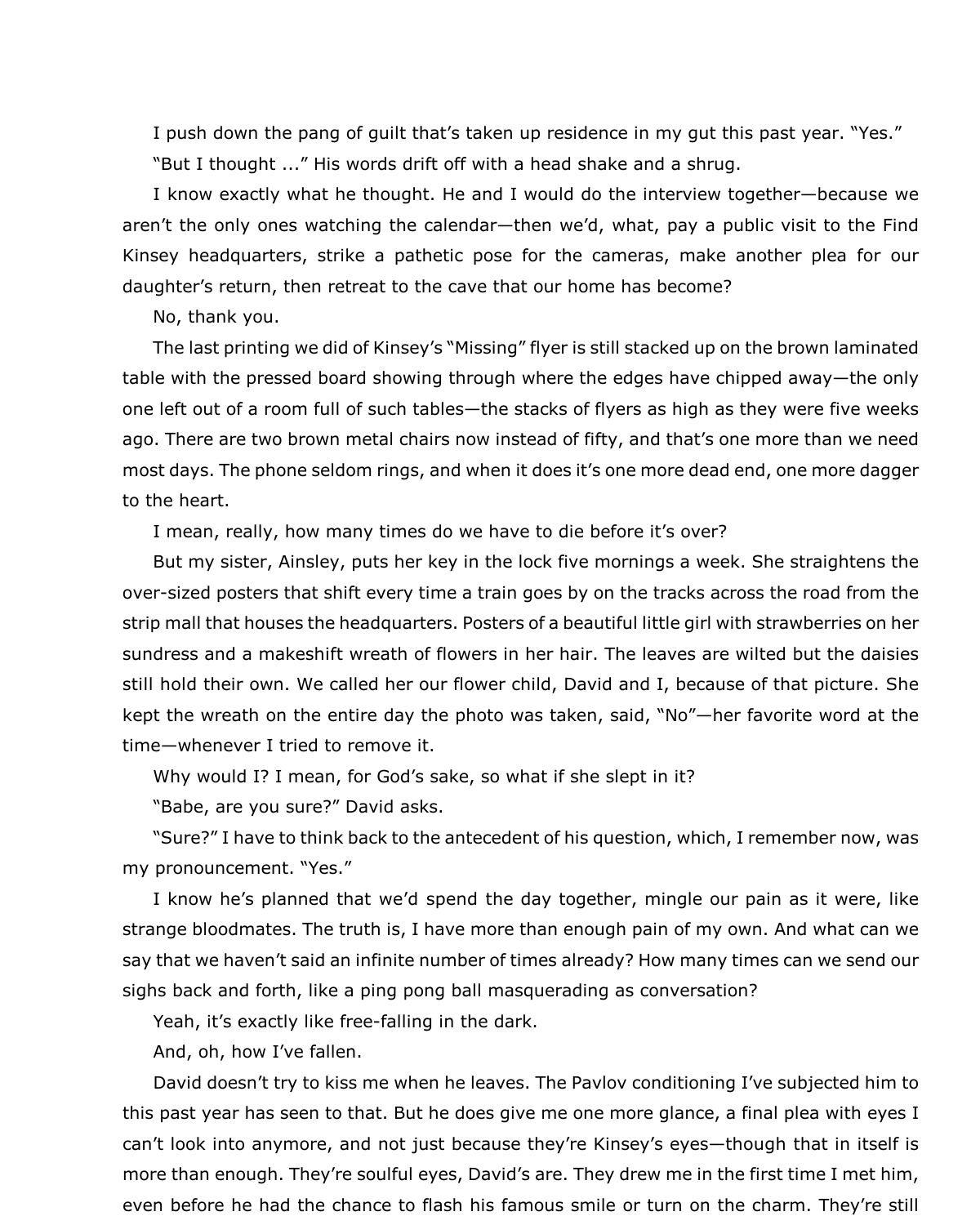soulful, but what I see in his soul is not what I used to see. Now his own sorrow brims at the edges, always there, on the verge of spilling over. He does his best to keep it in check. Still. For me. I've learned to look just past the eyes on the occasions we have something to say to one another. It's all about survival these days.

When he's gone I pick up the phone so I can transfer at least one of my lies of the morning to the truth column. You see, I've yet to procure my plans for Thursday. And beyond.

"'Morning, sweet thing." My stepmother's voice is way too perky for this time of day. I catch her just as she's leaving for school, the only way to keep the conversation short.

Sissy is the epitome of a morning person. I don't happen to find that in her favor. And I wouldn't think anything of her greeting, except that she doesn't have caller ID. Yet she's right more often than not, and that's just plain spooky. Unless, of course, that's how she answers the phone, regardless, which I would not put past her.

"Hey," I say, the best I can do at the moment. "I'd like to use the beach house for a few days."

"Why, of course, baby. I told your daddy this very morning that you and Davy should get away. And what better place?"

Sissy thinks she's a steel magnolia. And trust me, she would be, if she came from the south. But the South Bay is as southern as my stepmother gets. San Jose to be exact, forty-five miles from San Francisco. Born and bred.

She's a superlative, Sissy is, the consummate everything. But if someone had to fill the gap our fleeing mother left all those years ago, well, it could have been worse.

"I meant me, Sissy."

She doesn't answer right away. "Just you?"

I can almost see her begin to slide her diamond S along the silver chain at her neck, back and forth like a tiny tram. It makes a whisper of a sawing sound I don't need to hear to experience, because I've heard it a million times if I've heard it once. She's already worn through one clasp, and is well on her way to another. Lucky the pendant fell into the cleavage of her bra and not down a storm drain, or toilet, or some other irretrievable place. The crease between her professionally perfect eyebrows deepens. I can see that too.

"Yes."

"Well, baby ..."

"I just need to get away, Sissy. Me, by myself. I don't want to be here come Sunday."

"No, no. Of course you don't. And of course, the beach house is all yours."

The beach house is not a beach house at all. It's a twenty-foot trailer on a cracked slab in Half Moon Bay, that comfortably sleeps four—if you don't mind touching. And that's what I mean about Sissy. She turns a sow's ear into a silk purse every single time. But it is on the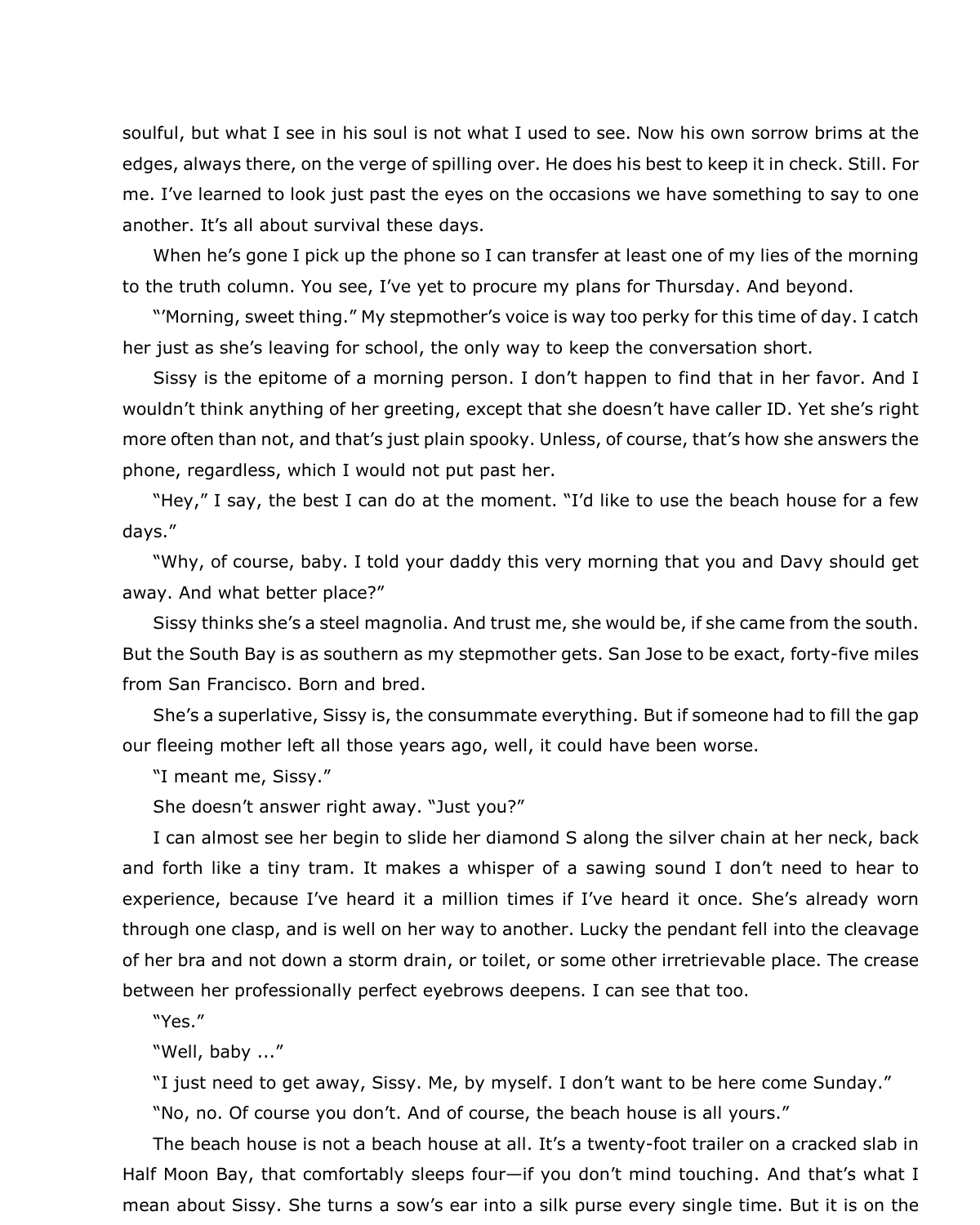beach. I'll give her that.

I thank her then hang up. No use giving her any more opportunity to decode the tone or content of my words, because Sheila "Sissy" Vanderpool is the 007 of stepmoms when it comes to that. She can see straight through to the truth better than anyone I ever knew.

How Ainsley got Sissy's skills without the benefit of her DNA is a mystery all its own. But she did. I don't even count to ten before the phone rings—not anywhere near enough time for Sissy to have called my sister.

"Bristol?"

"Ainsley. Hey." If there's one person I try to muster enthusiasm for on a regular basis, it's Ainsley. But I haven't yet buoyed from the bomb I dropped on David this morning, and the proof is there in my voice.

"How's it going?"

There's enough of a question within the question that I'm convinced she's talked to someone. Had to have been David.

"It's going," I say.

Gone is more like it, but I don't want to give Ainsley more to worry about. She deserves a break. She's carried well beyond her share of worry these past three hundred sixty days, continuing to pull yeoman's duty, by herself for the most part, at the Find Kinsey headquarters long after all the other volunteers returned to their safe and insulated worlds, and when I knew one more desperate minute there would push me over the edge I've been so precariously balanced on. But I've been on that edge long enough now that I no longer fear the plunge. In fact, I welcome it.

Before we go any further I hear a hitch on the line and know it's Ainsley's call waiting that's kicked in. "You want to get that?"

"No, no, that's okay. I'll call them back."

Them would be Sissy. I'd bet the rest of what I possess on it. But that's not saying much, since the rest of what I possess doesn't mean much of anything to me now.

"About this weekend." Ainsley handpicks every word for the idea she's about to present. Ainsley, the diplomatic one. "I think we should get out of town, all of us. Avoid the phone, the media, go to the cabin, and just ... be together. Forecast says there may even be snow." Her voice crackles with hope. "What do you think?"

The cabin, in South Lake Tahoe, belongs to Grady's brother Colin. Grady, my brother-in-law. It's big enough to sleep all of us and more. Unlike the beach house, which would never do. Eight is not four, and never could be when you're talking about places to sleep.

"I'm going to the beach house. On Thursday." This has become my mantra.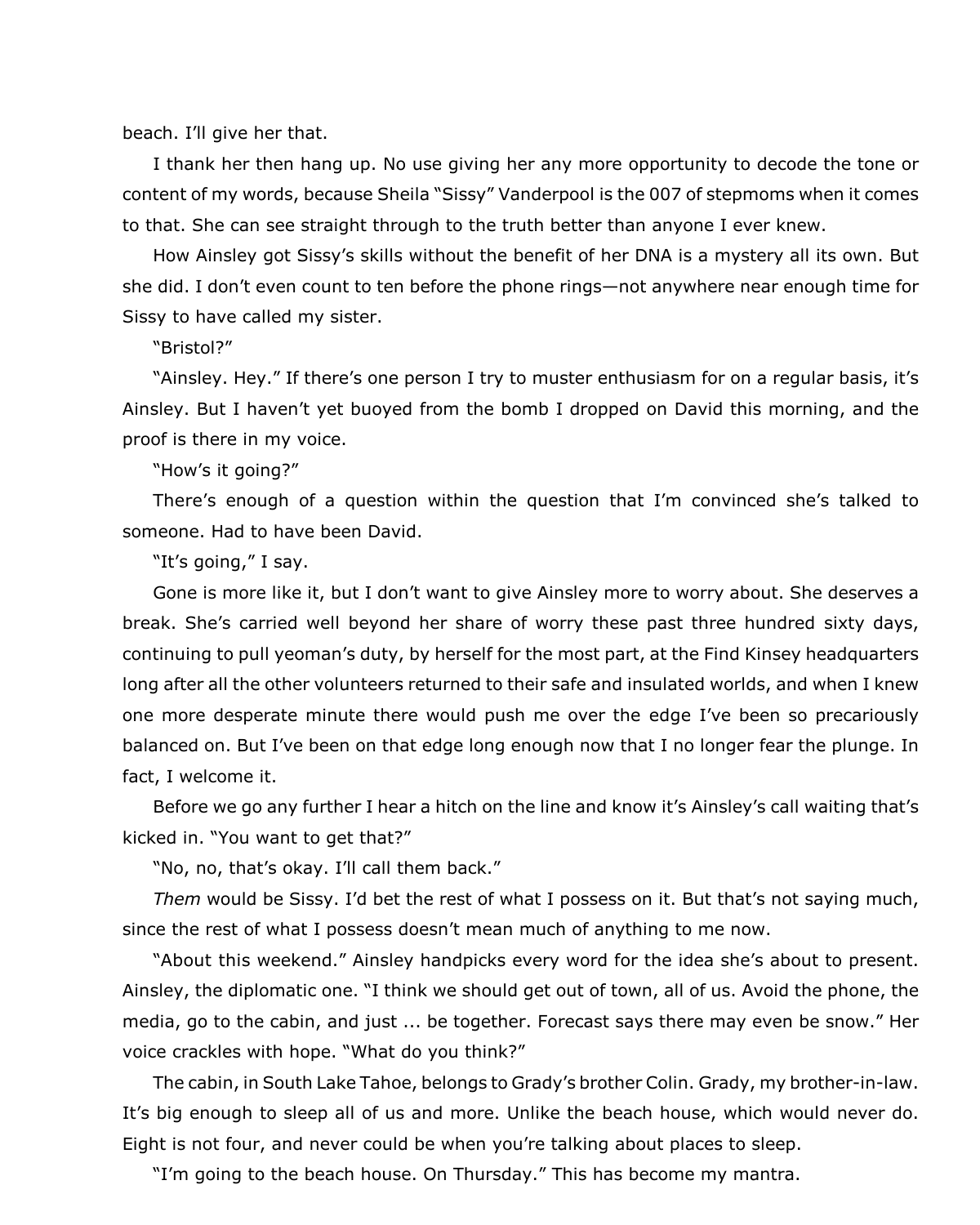"Listen, I just dropped the boys off. Can I come by for a quick cup of coffee? Better yet, how about I hit the drive-thru and grab a couple of mochas and maybe a muffin?"

I sigh. I'm going to get exactly what I deserve for my lies and other bad behavior. "Sure."

The boys are Ainsley's ten-year-old twin sons, Sam and Eli, identical only so far as their epidermis. Beyond that, they're as different as my world before and after Kinsey. Sam's the mischievous one, the prankster, the entertainer. You know him by the energy that bursts out of him like sunspots, as impossible to hold back as a sneeze. Eli's the—well, I call him Braveheart, for more reasons than I could cite. Not that Sam isn't good; he is, and I love him as much as it's possible to love. But Sam will succeed by the wit with which he's been gifted; Eli by his character. They're not bookends, these two. Rather they're the yin and yang of brotherdom.

Jaclyn comes next in my parade of callers, and right on time. She and Ainsley couldn't have spaced their calls more perfectly if they'd tried. I had no clue such a network existed between my stepmom, sister and best friend. But now I see they're worker bees in a common hive, with me—Queen Bee apparent—coddled and insulated, and not even knowing it.

Till now.

It comes as news, because Sissy Vanderpool and Jaclyn Papier meld as well as fire and water. Get them together and there's a whole lot of steam. Don't ask me why. It just is and always has been. But they've buried the hatchet—hopefully not in each other's back—for the sake of my, what? Sanity? If so, they're too late. By a light year.

"Bristol. Hey, girl."

"I'm going to the beach house. On Thursday." I'd be nicer but I'm put off by the falsetto of Jac's voice. She's trying much too hard to be blasé and we both know it.

"Well, some of us were talking—"

"Some of us?"

"—about going to the cabin for a few days."

"Uh huh. Some of us who?" I already know, of course, but there's something satisfying in hearing her squirm.

"Well, let's see. Ainsley. And, um, Sheila." Not Sassy—which is what she's called my stepmother for years instead of Sissy—but Sheila. And even at that she garbles the name as best she can so I might somehow miss it. "They say there could be—"

"Snow." I say it with her.

"Exactly." The falsetto continues. "So what do you think?"

What do I think? "I think things are desperate if you and Sissy are willing to hole up in a snowed-in A-frame for a dangerously long weekend just to babysit me."

"Bristol, come on." Her voice is her own once again. "No one wants to babysit you."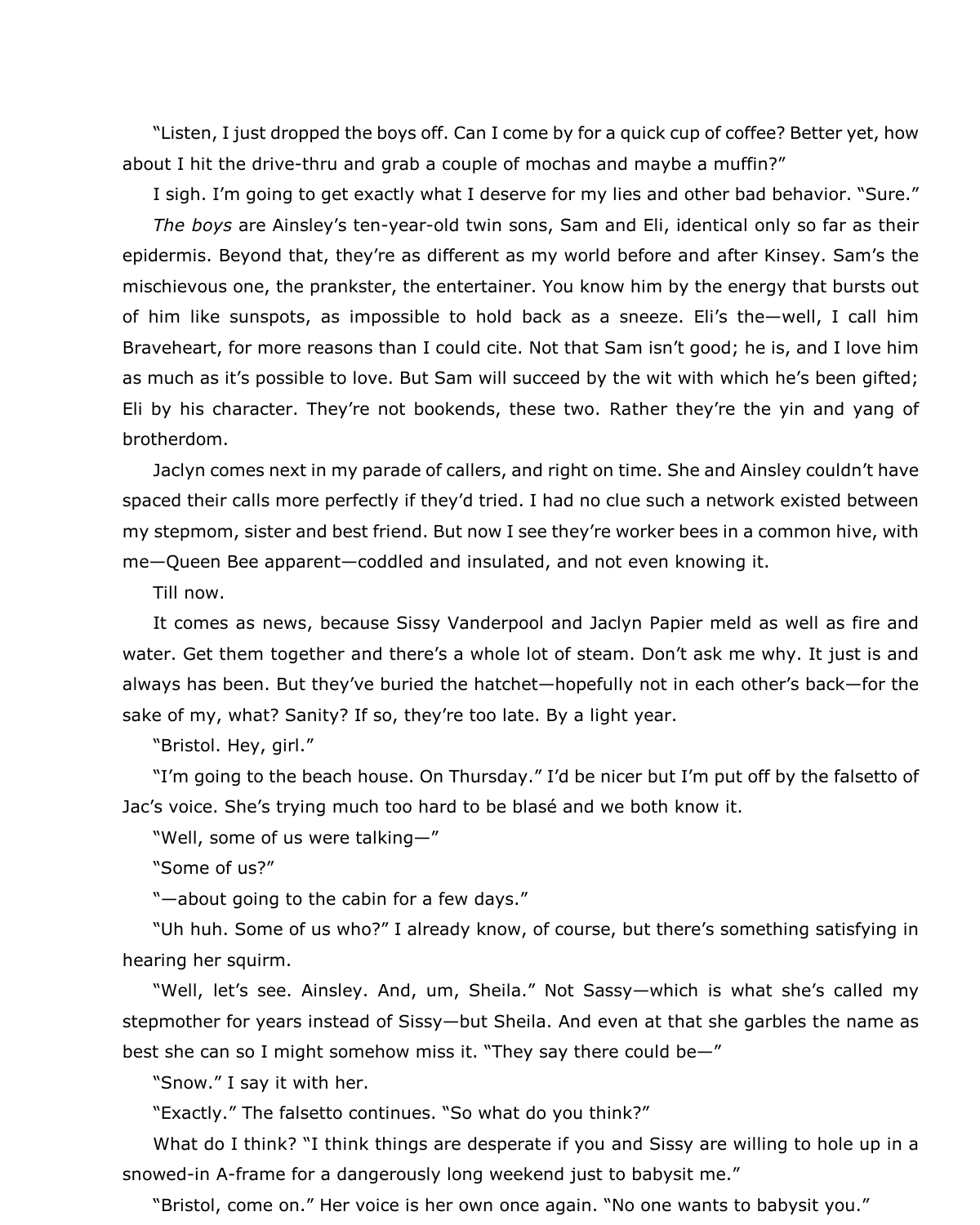"Uh huh. I'm going to the beach house. On Thursday." I don't tell her the rest—meaning the fact that I'm not coming back—because I'm still trying to fool even me.

"Well, since I've already cleared my calendar, how about if I come along?"

"And where will we put David?" It's mean to yank her chain like this, yes, but it's the new me. The not-so-improved model.

She stammers, so out of character for Jac, who usually has it so together. "David's going?"

I hear the hope and surprise in her voice. "Since you've obviously talked to Ainsley and"—I can hardly believe this—"Sissy, you know I'm going by myself."

"Then why—"

"Jac, I need to be alone for this. I don't mean to hurt anyone, but that's how I want it."

Even as I say the part about not hurting anyone, I know it's not true. Because right now, David, the one I'm hurting most, is not even on my radar. I should feel awful about that. I really should.

"I'd stay out of your way, an invisible sidekick. I'd just be there if you wanted someone to talk to."

"Besides myself?"

Jac's silent a little too long.

"Kidding," I say. But I'm not. "Anyway, if you came with me, what would Loren do for Valentine's Day? You don't want to let him get away, do you?" It takes all the energy I can muster to sound as upbeat as I do.

"Daryn." Her voice takes a dip. "And he'd understand."

"About being alone on Valentine's Day? Not likely. We all know guys like the romance of it even more than we do." By romance I really mean sex, but Jac isn't the kind to dabble. Not till she's rightfully occupying a honeymoon suite on a tropical isle somewhere. Which is why a woman as beautiful as Jaclyn can't seem to hang onto a man.

The question she leaves unasked—the one about David being alone, and we're not just talking about Valentine's Day here—is a testament of her devotion to me. There was a time I'd say I deserved her friendship, but I've not pulled my weight for some time now. Three hundred sixty days to be exact.

"What'll you do?" she asks.

"Listen to the waves. Pretend things are different than they are." I've gone too far with that, so before she can say one sympathetic word I say goodbye.

I've added the morning mugs to the dishwasher along with a dab of soap and turned on the machine, when Ainsley wrestles her way through the back door, cup holder in one hand, pastry sack in the other. She sets both on the kitchen bar, then gives me a hug. Her cheek touches mine, and I hear the kiss that doesn't quite make contact.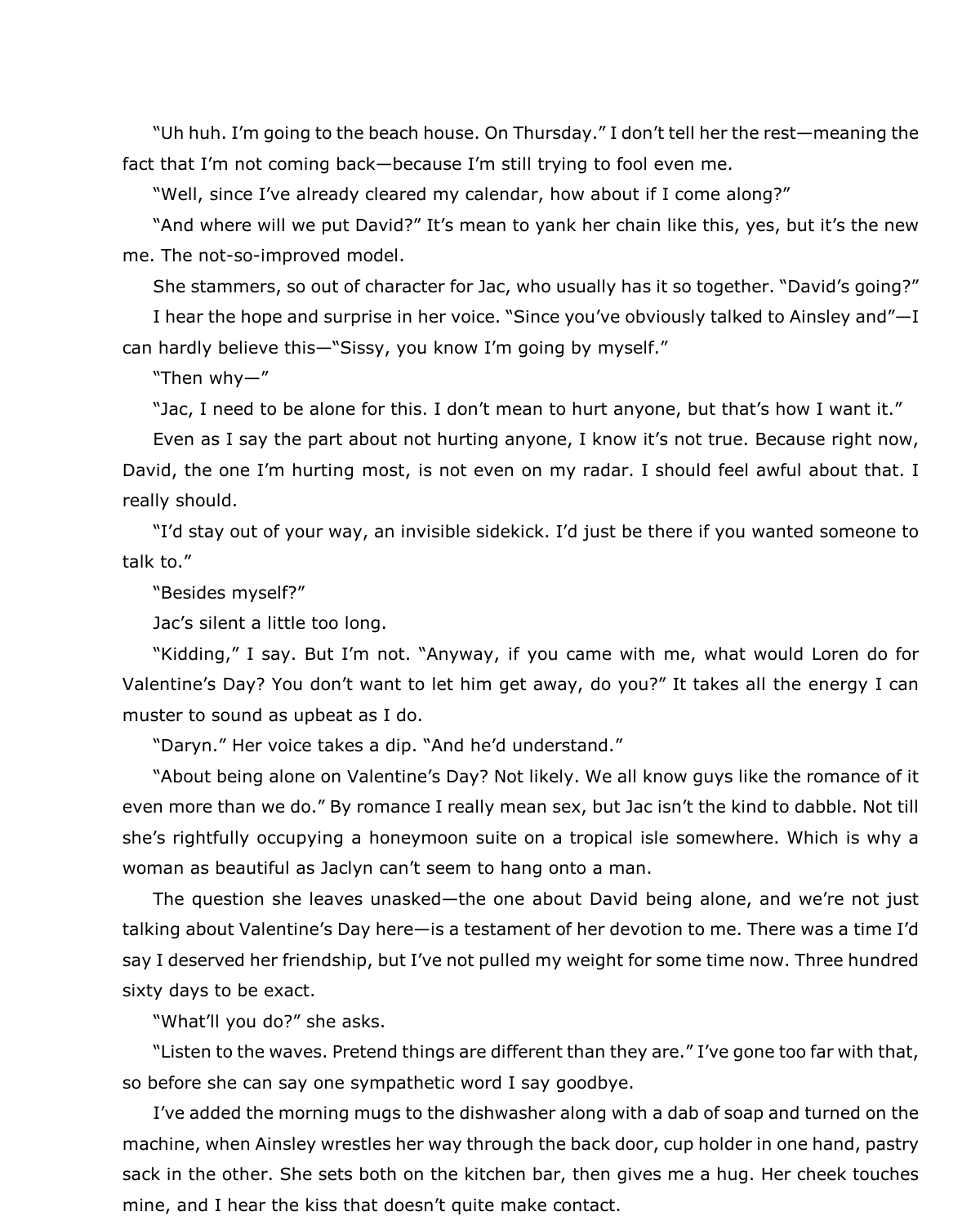"Spice," she says, referring to the muffin. My favorite, not hers. She tolerates spice, but lemon blueberry makes her smile. I sigh again. She pulls a knife out of the drawer, and puts the halves on the two plates I set out. I slip onto the stool across from the one she's scooted onto. "Thanks for letting me barge in."

Barge? Ainsley Marie Vanderpool O'Neal has never barged, not once in her whole life. Now me? I barge, I push, I stomp, I bully. Talk about yin.

At least I used to.

"Decaf," she says, reading the markings on the cup, and hands it to me.

I hate decaf, but I take it anyway, as I have for three hundred sixty days, and lust after the real thing in Ainsley's cup. What we do for love. Or maybe peace. My family, who are rightly convinced that I don't need anything else to stimulate body, soul or spirit, are protecting me from myself. I sigh again, and promise myself it's the last sigh till Ainsley's in her car, backing out of the drive. Then I can sigh my way to oblivion if I want to.

I know I should bring up the subject for which she came and make this as easy for her as I can, but these days I lack the energy to confront even Ainsley, as mild and undemanding as she is. As it turns out, David's the only one I can still dig my heel into. I break off a piece of muffin, and wait. I'm buying time and we both know it.

"So, Bristol, what do you think about all of us going to the cabin? Sweetie?"

What do I think? Besides the fact that they not only colluded on this whole thing, but they scripted it too? I think of the last time we were at the cabin, twelve, no eleven days before Kinsey disappeared. I see the little pallet I made for her to sleep on, beside the bed David and I shared; see the pink jacket she wore, with the white fur around the hood tied up tight around her face to keep her warm in the snow. See the pink of her cheeks. The pink of her nose. Too much pink.

The mocha is too cool and too sweet, but I drink as if my life depends on it, even though my stomach wants to throw up what I've already swallowed. I think for a moment I just might let it, but then I pull in enough air to settle things down.

Ainsley reaches across the counter and touches my free hand. "I know this is a hard week for you." Her gray eyes glisten and threaten to spill over with the compassion she harbors. "We all want to do what we can to get you and Davy through it."

Through it? Am I the only one who has seen the news this morning?

I ease my hand from beneath hers. I can't muster so much as the hint of a tear as I turn away, though there are so many inside I slosh when I walk. I know it's the drugs they have me on, the antidepressants meant to quell every ounce of feeling inside. For my own good, they say. To get me through. I'd tuck it in my cheek and spit it out when no one is looking, dramatically, like in the movies, if I thought I could handle the fallout. But fear is the one